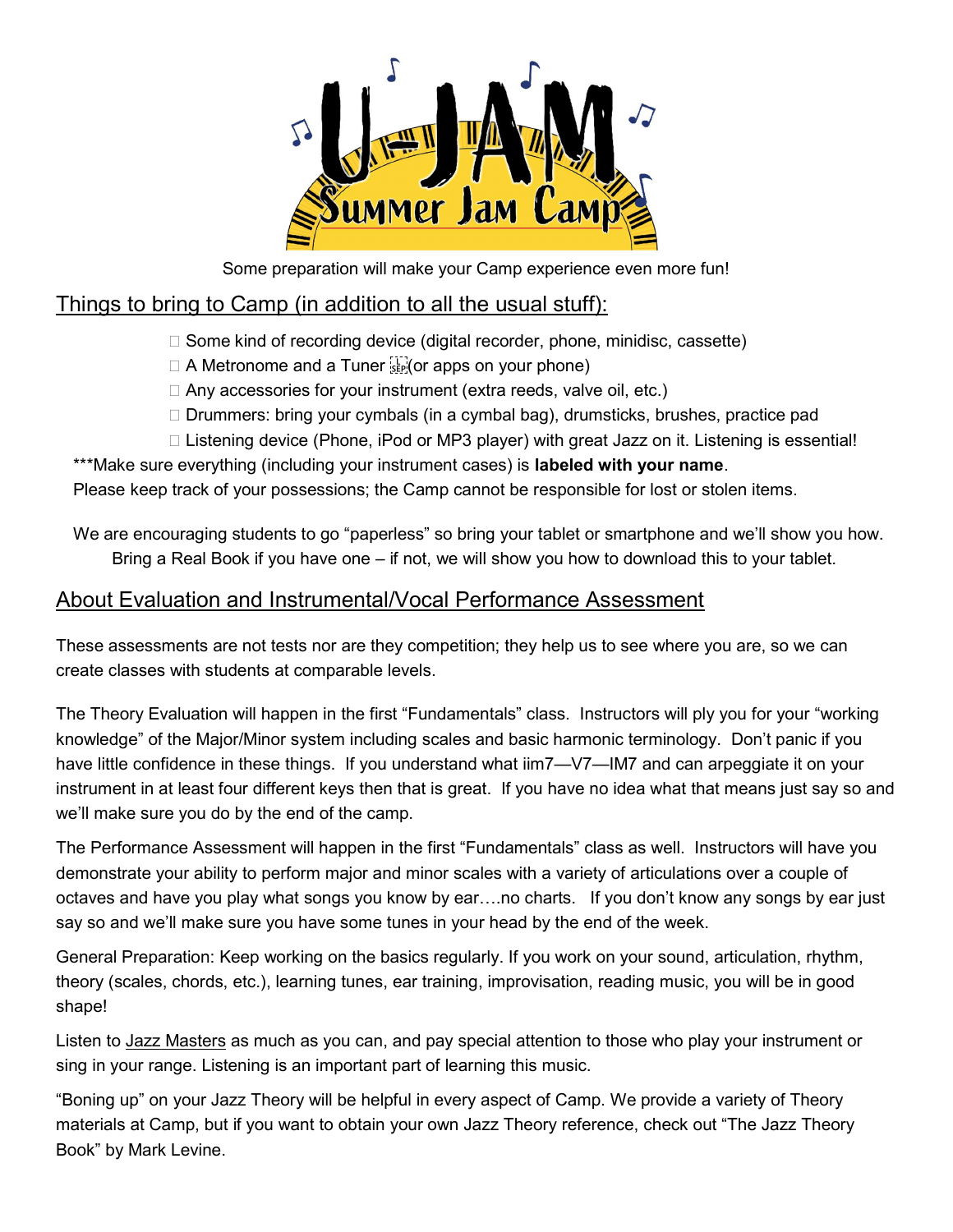If jazz theory is new to you, try to familiarize yourself with some basic concepts. Spending some time on the piano (more on this below) is very beneficial. All instrumentalists, vocalists, drummers and percussionists are strongly encouraged to learn or brush up on your piano skills. If you have no previous piano experience, start by learning the notes, the major scales and the chord tones on the keyboard. You can also work on the other scales listed below in the "EARLY" level. This will benefit you tremendously at the Camp and throughout the year.

 $(2)$ 

Scales are a big part of the "alphabet" of Western music, Jazz included, and so are very important to learn on your main instrument. Based on the skill level (early, intermediate or advanced) you indicated on your application, recommendations are below. While you're studying scales, it is very beneficial to study chords as well, and to learn how to understand chord symbols.

#### In particular:

Pianists and Guitarists should begin working on at least basic Jazz voicings of Major, Minor and Dominant 7th chords. Jazz chord voicing usually contain the 7  $^{\rm th}$  and 9  $^{\rm th}$  (they aren't just triads like basic chords in other styles of music), and sometimes have alterations. You should also learn basic Jazz accompaniment techniques.

Drummers and Percussionists should prepare by learning the following:

- a Latin feel
- a Swing feel
- a Funk feel
- the 12-bar blues form, the 16-bar song form (such as "Summertime" or "Ladybird")
- and the 32-bar song form (AABA, such as "There is No Greater Love", or ABAC like "Autumn Leaves") You should become familiar with the melodies of those or similar tunes by playing them on the drums. It is also helpful to become familiar with tunes that change feel within the form, like "On Green Dolphin Street".

Vocalists should prepare by working on 1-2 octaves of each scale in your skill level. You can play the notes on the piano at first and sing along. Work on some standard tunes, like the ones mentioned above and below. For tunes without lyrics, vocalists should prepare by learning to sing the melody by singing with a horn line and if possible by reading from a lead sheet. Vocalists should learn and memorize the lyrics to as many tunes as possible. Also, try to transpose a few tunes to your keys (make a written lead sheet, if possible), or at the very least, know what key you sing each tune in so an instrumental group can make the necessary adjustments.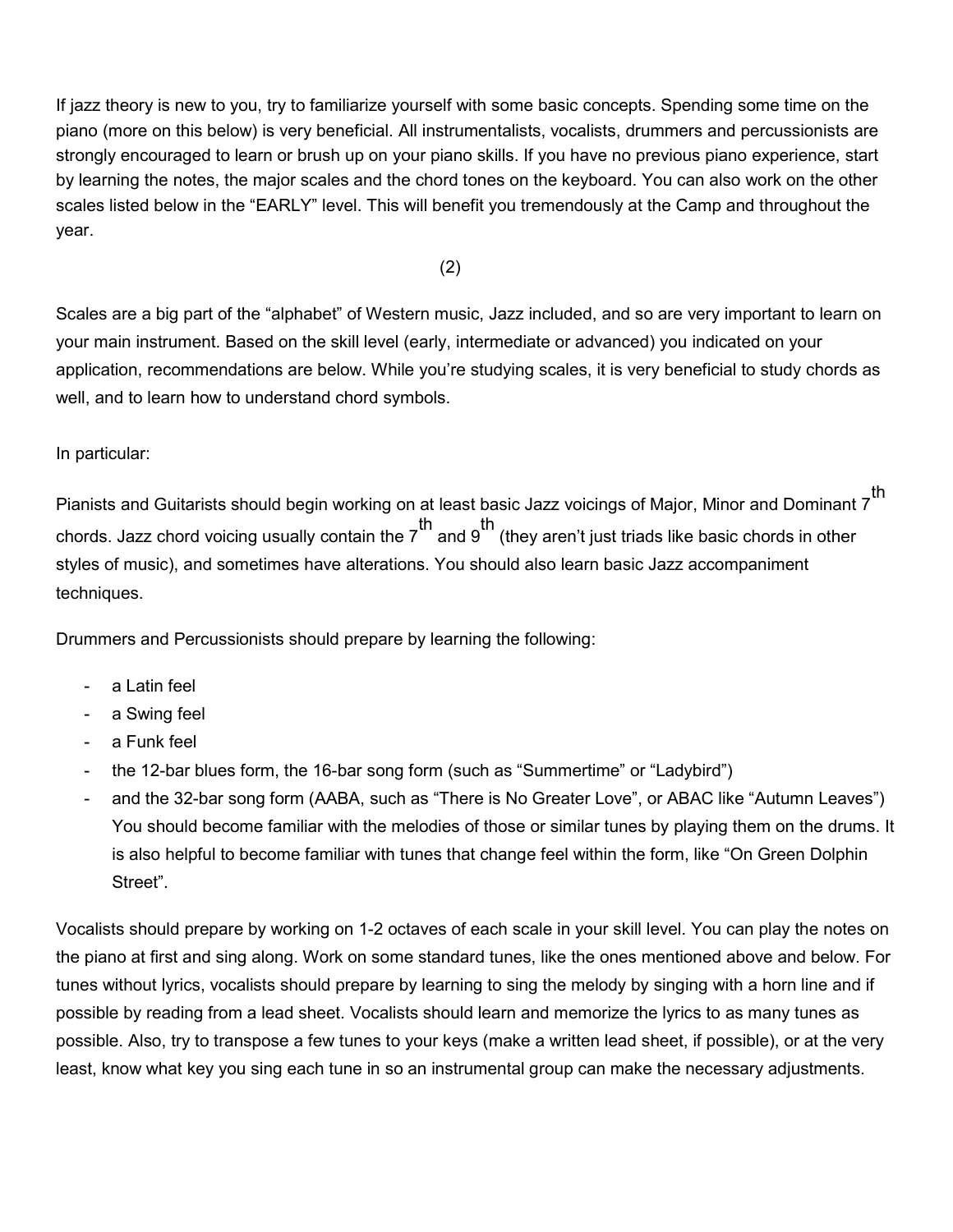## Specific Preparation (by Level)

ALL LEVELS:

 $\Box$  Listen to as much jazz as possible. Miles Davis' "Kind of Blue" is a good start. See the Discography, available on the web site.

 $\Box$  Try to practice or jam with friends regularly. Play the Blues in a few different keys and work on Jazz standard tunes (see below).

 $\Box$  Learn to play at least two octaves of the Chromatic Scale on your instrument.

 $\Box$  Drummers, review the different feels and practice them with a metronome at 4 different tempos

 $\Box$  Latin, ballad, swing, funk and and waltz beats, if you don't already know how.

 $\Box$  Learn about intervals.

 $\Box$  Learn the transposition of your instrument. Some concepts are discussed in terms of the "Concert Pitch". You should know what this means for you. For example, if the instructor says: "Class, let's play a Concert C Major Scale", trumpets, clarinets and tenor and soprano saxes should know to play their D Major (a major 2nd higher), and alto and bari saxophones should know to play A Major (a major 6th higher, or a minor 3rd lower).

 $\Box$  Practice basic piano skills. Playing the chords to a tune (especially if you can play them in time) is great for your ears and your mind.

 $\Box$  Practice singing. Learn to sing intervals, scales, and the melody of any tune you are working on.

 $\Box$  Learn the Major and Minor Pentatonic and Blues Scales in Concert C, F, Bb, G and D. They are great for getting started in Jazz improvisation, and useful at all levels. In C, they are: Major Pentatonic: C D E G A C, the Minor Pentatonic: C Eb F G Bb C and the Blues Scale: C Eb F F# G Bb C

 $\Box$  Get some play along CDs, and practice improvisation on some of the tunes listed below, especially the Blues. One of the best is Jamey Aebersold, Volume 2, "Nothin" but Blues". Check out www.JazzBooks.com. Also, iTunes apps such as "The iReal Book" or software like "Band in a Box" can provide a decent computerized rhythm section with which to practice tunes. You can also practice with your favorite classic Jazz recording. None of these are as good as live musicians (naturally), but are better than practicing with only a metronome all the time! Below are specific recommendations based on the level at which you think you play.